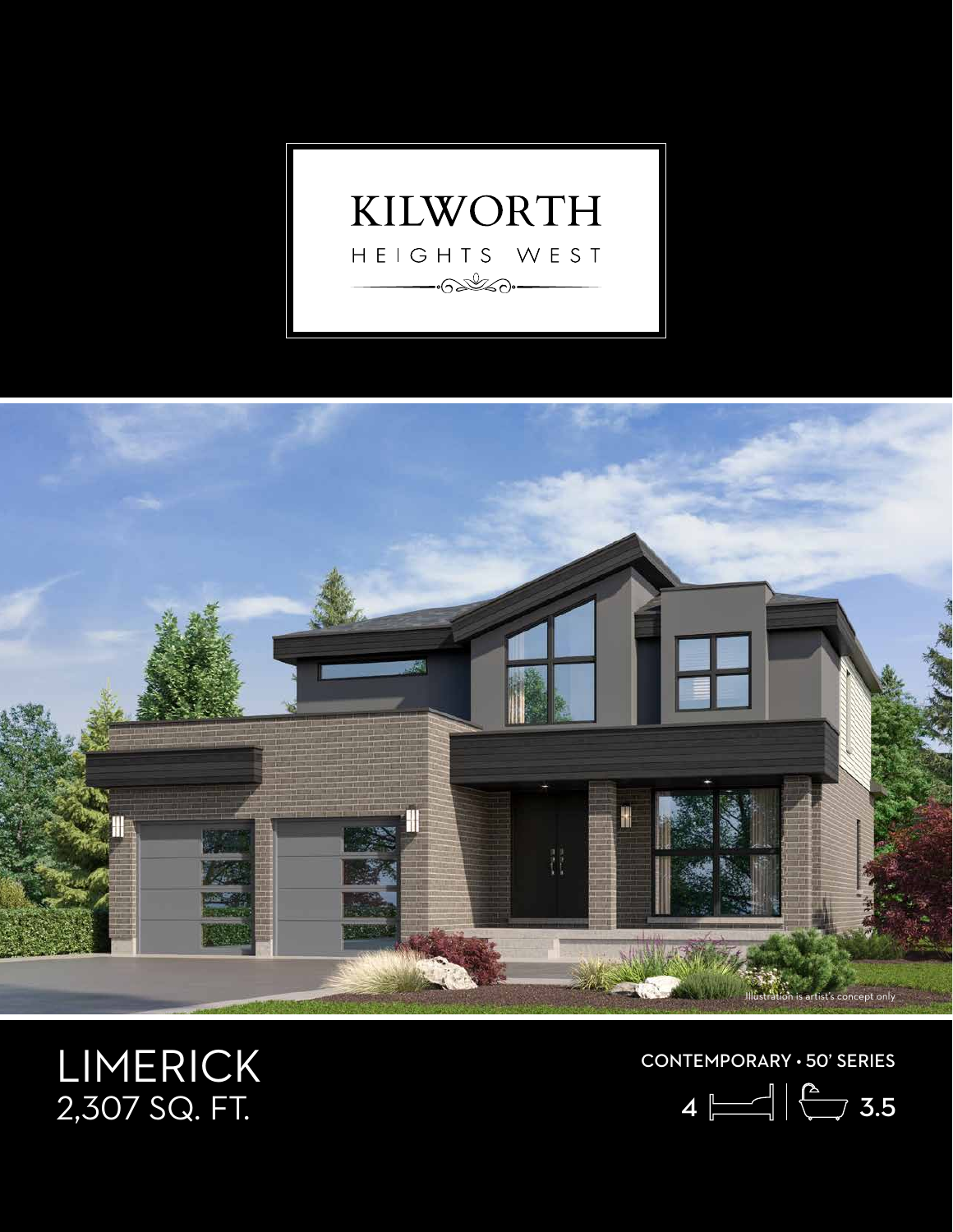

FIRST FLOOR PLAN (STANDARD)

All items are as per Vendors' standard samples and specification. E. & O.E.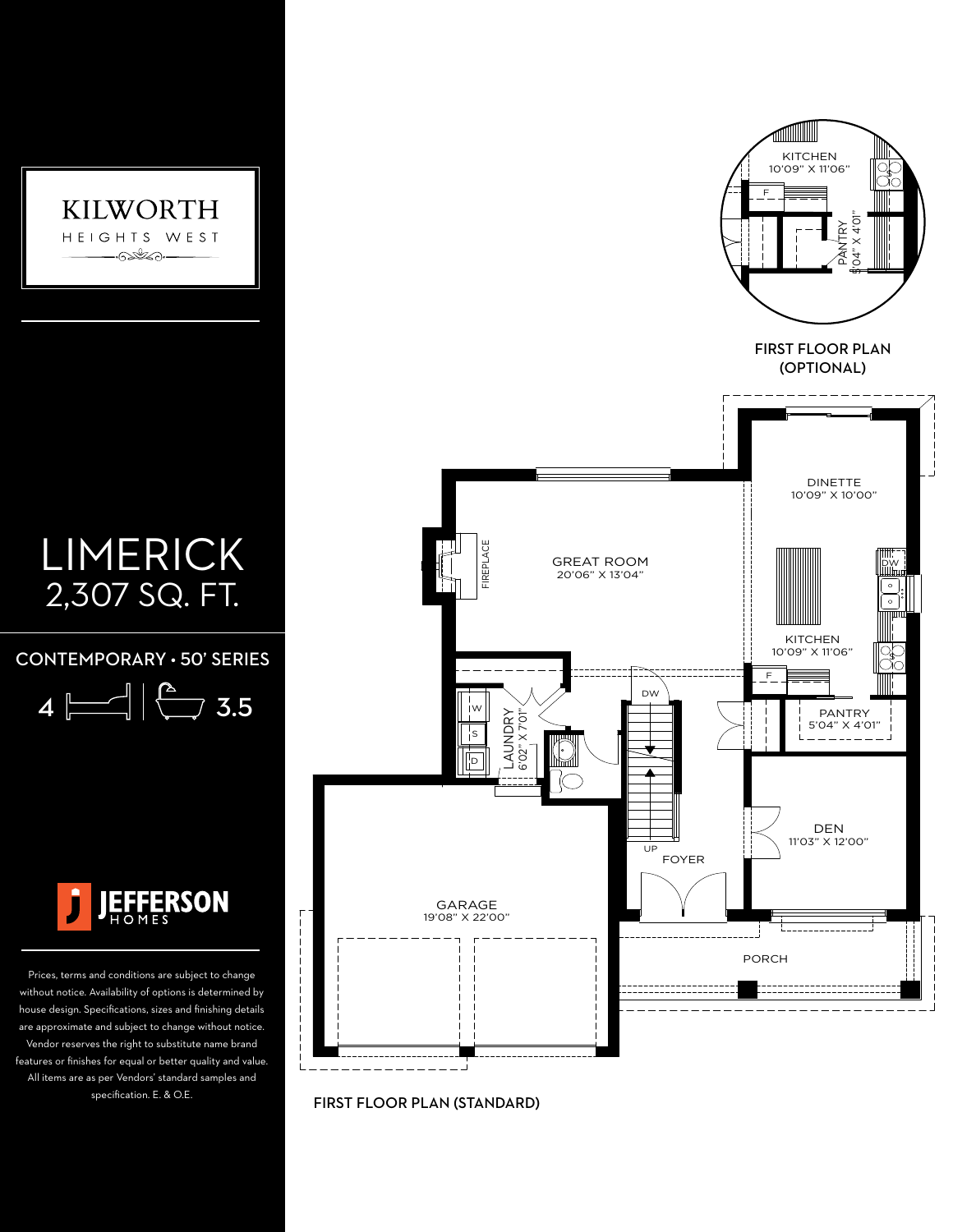

SECOND FLOOR PLAN (STANDARD)

APPROX - 1186 (NET) SQ.FT. (ROOF LINES FOR ELEVATION AA-2)

All items are as per Vendors' standard samples and specification. E. & O.E.